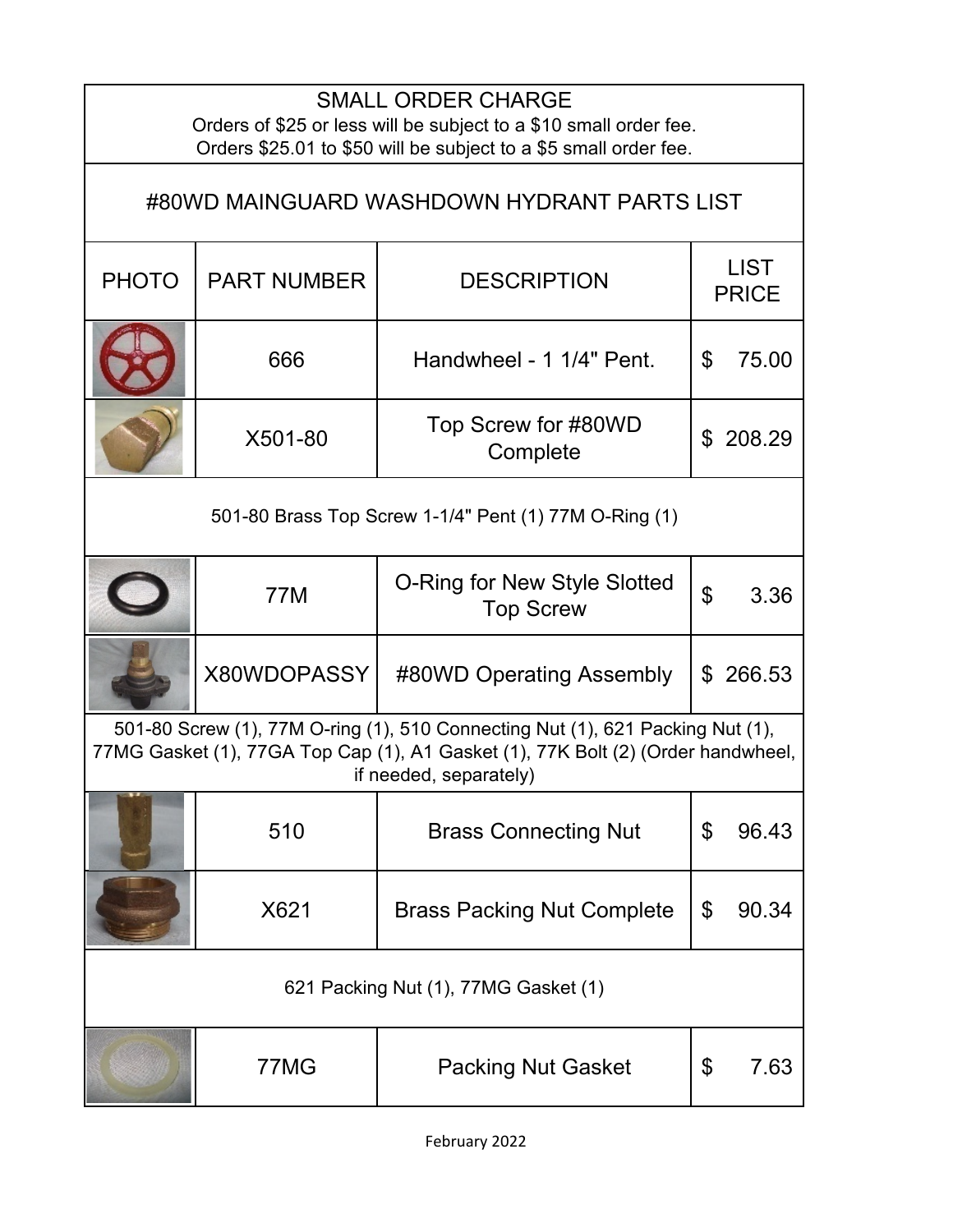|                                                            | X77WD          | Iron Top Cap Complete                                                 | $\mathfrak{S}$ | 61.15    |  |  |
|------------------------------------------------------------|----------------|-----------------------------------------------------------------------|----------------|----------|--|--|
| 77WD Top Cap (1), A1 Gasket (1), 77K Bolt (2)              |                |                                                                       |                |          |  |  |
|                                                            | A <sub>1</sub> | <b>Top Cap Gasket</b>                                                 | \$             | 5.42     |  |  |
|                                                            | 77K            | <b>Top Cap Bolts</b><br>(requires 2 per cap)                          | \$             | 3.11     |  |  |
|                                                            | 77F            | <b>Iron Neck</b>                                                      | \$             | 21.04    |  |  |
|                                                            | <b>77E</b>     | Brass Nozzle for #77                                                  |                | \$119.83 |  |  |
|                                                            | <b>X592C</b>   | <b>Nozzle Cap Complete</b><br>2 1/2" NST                              | \$             | 89.30    |  |  |
| 592-C Side Cap (1), A16 Gasket (2), 595 Chain Assembly (1) |                |                                                                       |                |          |  |  |
|                                                            | A16            | Nozzle Cap Gasket<br>(requires 2 per cap)                             | \$             | 8.42     |  |  |
|                                                            | 2P             | <b>Stand Pipe</b><br>(price per foot)<br>(measure exactly end to end) | \$             | 34.00    |  |  |
|                                                            | <b>77CL</b>    | Iron Clamp                                                            | \$             | 13.23    |  |  |
|                                                            | 77P            | <b>Bolt for Clamp</b>                                                 | \$             | 2.50     |  |  |
|                                                            | 77Q            | <b>Nut for Clamp</b>                                                  | \$             | 1.33     |  |  |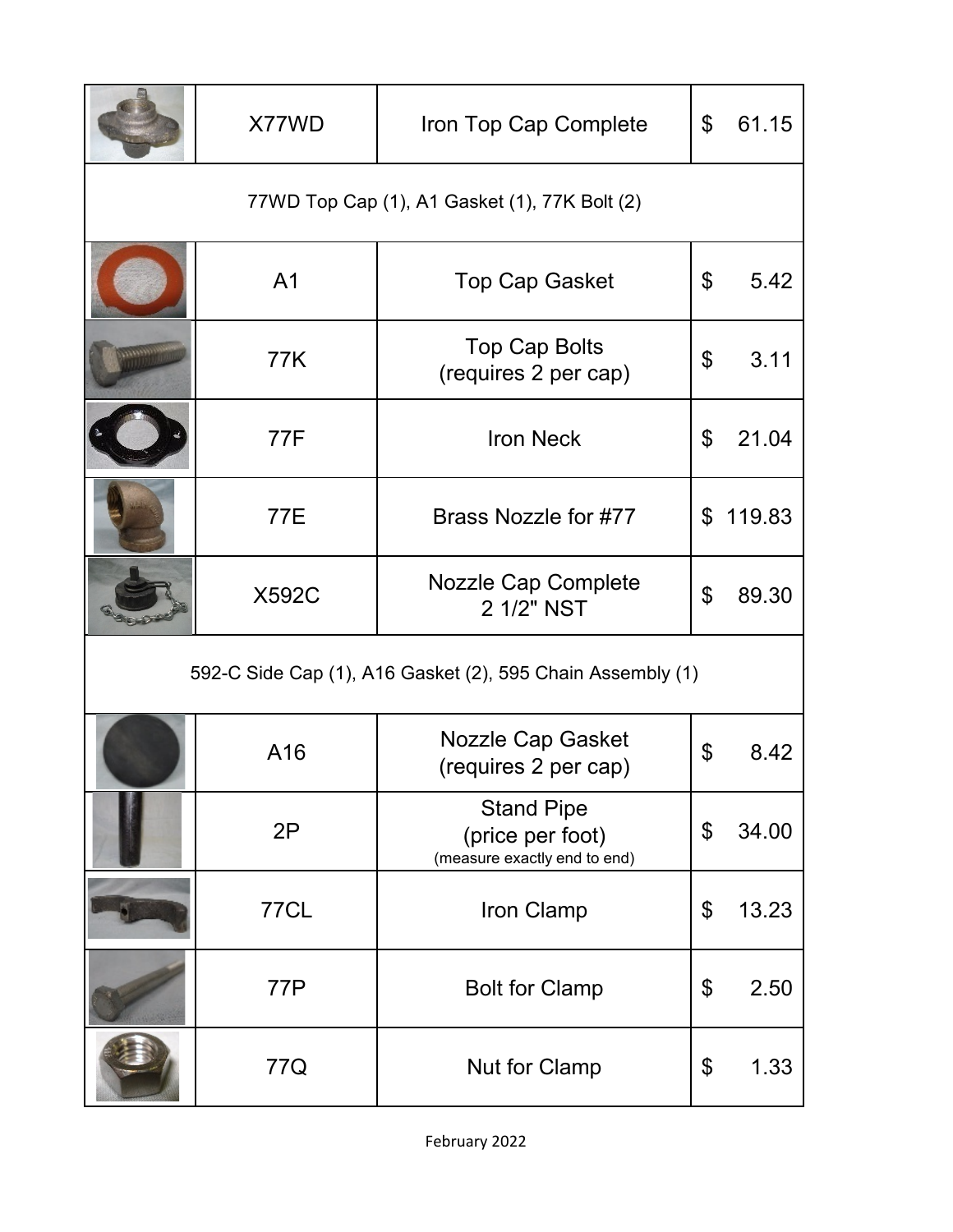|                                                                                    | 3/4GAL             | <b>Operating Rod</b><br>(price per foot)<br>(measure exactly end to end) | \$<br>16.00                        |  |  |  |
|------------------------------------------------------------------------------------|--------------------|--------------------------------------------------------------------------|------------------------------------|--|--|--|
|                                                                                    | X77L               | <b>Plunger Complete</b>                                                  | 103.25<br>\$                       |  |  |  |
| 77L Plunger (1), 77D O-ring (2), 77I Seat Washer (1), 77W Washer (1), 77C Bolt (1) |                    |                                                                          |                                    |  |  |  |
|                                                                                    | X77RK              | <b>Repair Kit</b>                                                        | $\boldsymbol{\mathsf{S}}$<br>29.36 |  |  |  |
| 77D O-ring (2), 77I Seat Washer (1), 77W Washer (1)                                |                    |                                                                          |                                    |  |  |  |
|                                                                                    | 77D                | <b>Plunger O-Rings</b><br>(requires 2 per plunger)                       | \$<br>14.29                        |  |  |  |
|                                                                                    | 771                | <b>Seat Washer</b>                                                       | \$<br>6.18                         |  |  |  |
|                                                                                    | <b>79V</b>         | <b>Brass Valve</b><br>2" Horizontal                                      | 408.50<br>\$                       |  |  |  |
| #80WD MAINGUARD WASHDOWN HYDRANT OPTIONS PARTS LIST                                |                    |                                                                          |                                    |  |  |  |
| <b>PHOTO</b>                                                                       | <b>PART NUMBER</b> | <b>DESCRIPTION</b>                                                       | <b>LIST</b><br><b>PRICE</b>        |  |  |  |
|                                                                                    | 77J                | <b>Brass Valve</b><br>2" Vertical                                        | \$312.73                           |  |  |  |
|                                                                                    | 79W-IRON           | <b>Iron Valve</b><br>2" MJ 90 Degree                                     | 135.60<br>\$                       |  |  |  |
|                                                                                    | X707               | 2" MJ Brass Adapter                                                      | \$324.00                           |  |  |  |